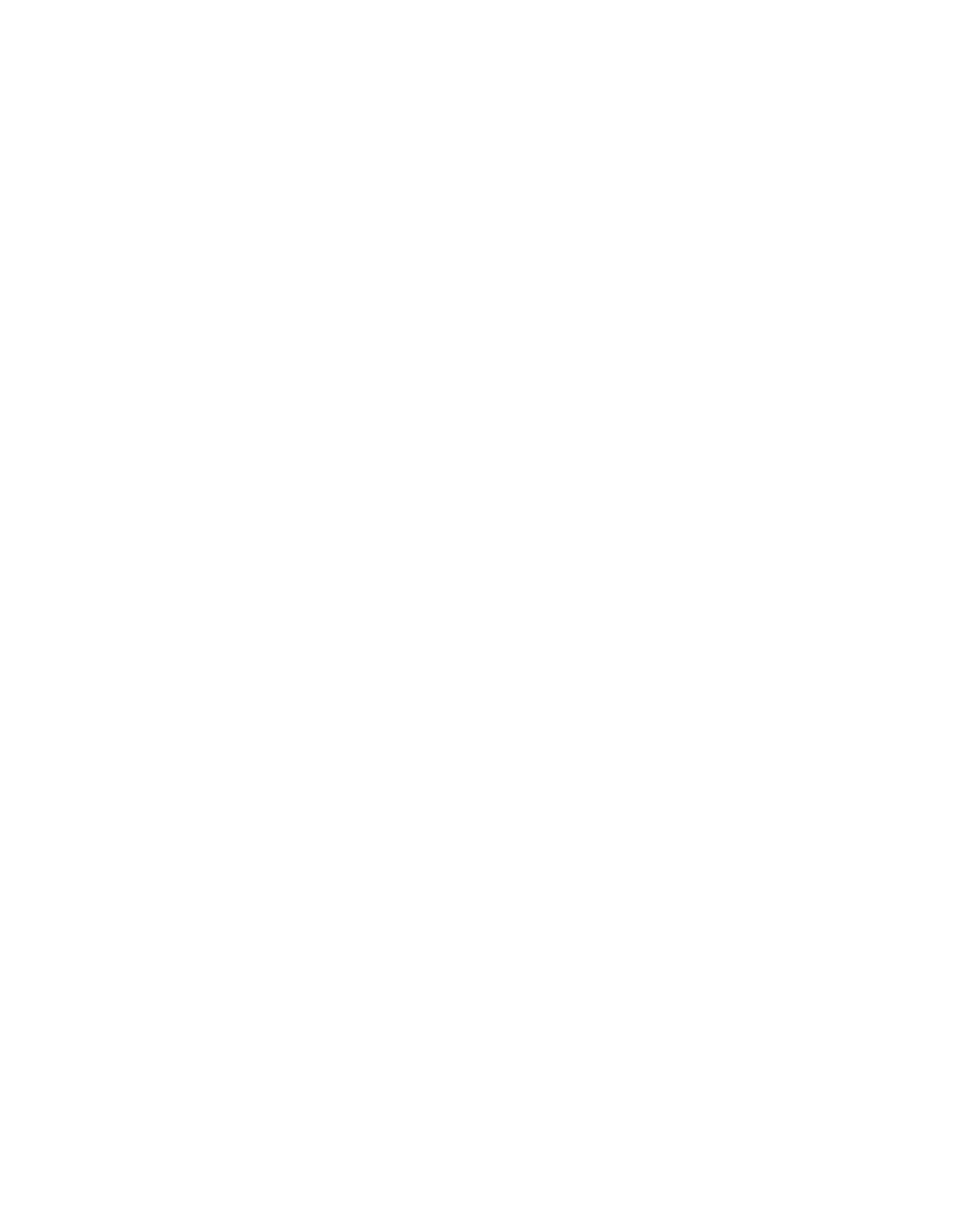## **SAFETY PERFORMANCE MEASURES**

| PERFORMANCE SAFETY MEASURES                                                                              | <b>NCDOT 2018</b><br><b>TARGET</b>           | <b>NCDOT</b><br>$2012 -$<br>2016 AVG | <b>NCDOT</b><br>$2014 - 2018$<br><b>AVG</b><br><b>TARGET</b> | <b>WSMPO</b><br>$2012 - 2016$<br><b>AVG</b> | <b>WSMPO</b><br>2014-2018<br><b>AVG</b><br><b>TARGET</b> |
|----------------------------------------------------------------------------------------------------------|----------------------------------------------|--------------------------------------|--------------------------------------------------------------|---------------------------------------------|----------------------------------------------------------|
| <b>TOTAL NUMBER OF AUTO</b><br><b>FATALITIES</b>                                                         | <b>REDUCTION OF</b><br><b>5.1% PER YEAR</b>  | 1340.6                               | 1207.3                                                       | 41.6                                        | 36.9                                                     |
| RATE OF AUTO FATALITIES (PER 100<br><b>MILLION VMT)</b>                                                  | <b>REDUCTION OF</b><br><b>4.75% PER YEAR</b> | 1.228                                | 1.114                                                        | 0.857                                       | 0.764                                                    |
| TOTAL NUMBER OF AUTO SERIOUS<br><b>INJURIES</b>                                                          | <b>REDUCTION OF</b><br><b>5.1% PER YEAR</b>  | 2399.8                               | 2161.2                                                       | 88.0                                        | 77.7                                                     |
| <b>RATE OF AUTO SERIOUS INJURIES</b><br>(PER 100 MILLION VMT)                                            | <b>REDUCTION OF</b><br><b>4.75% PER YEAR</b> | 2.191                                | 1.988                                                        | 1.815                                       | 1.610                                                    |
| <b>TOTAL NUMBER OF NON-</b><br><b>MOTORIZED FATALITIES AND NON-</b><br><b>MOTORIZED SERIOUS INJURIES</b> | <b>REDUCTION OF</b><br>5.3% PER YEAR         | 438.8                                | 393.5                                                        | 13.4                                        | 12.1                                                     |

- 1. For the 2018 Highway Safety Improvement Program (HSIP), the goal is to reduce total fatalities by 5.10 percent each year from 41.6 (2012-2016 WSMPO average) to 36.9 (2014-2018 WSMPO average) by December 31, 2018.
- 2. For the 2018 Highway Safety Improvement Program (HSIP), the goal is to reduce the fatality rate by 4.75 percent each year from 0.857 (2012-2016 WSMPO average) to 0.764 (2014-2018 WSMPO average) by December 31, 2018.
- 3. For the 2018 Highway Safety Improvement Program (HSIP), the goal is to reduce total serious injuries by 5.10 percent each year from 88.0 (2012-2016 WSMPO average) to 77.7 (2014-2018 WSMPO average) by December 31, 2018.
- 4. For the 2018 Highway Safety Improvement Program (HSIP), the goal is to reduce the serious injury rate by 4.75 percent each year from 1.815 (2012-2016 average) to 1.610 (2014-2018 WSMPO average) by December 31, 2018.
- 5. For the 2018 Highway Safety Improvement Program (HSIP), the goal is to reduce the total non-motorized fatalities and serious injuries by 5.30 percent each year from 13.4 (2012-2016 WSMPO average) to 12.1 (2014-2018 WSMPO average) by December 31, 2018.